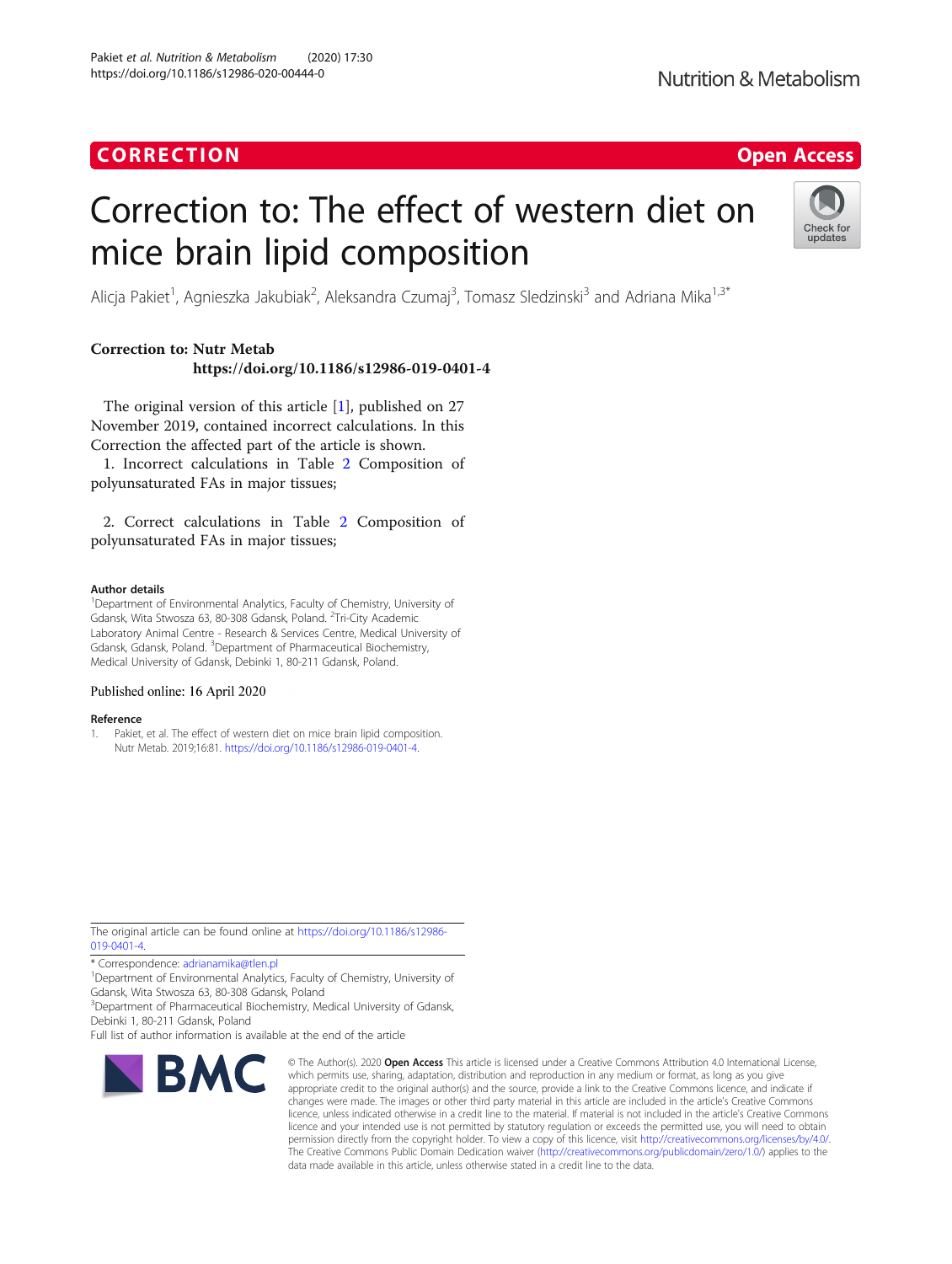<span id="page-1-0"></span>

|                                 | [µg/kg]<br>Chow | Serum<br>[µg/L]                                                                 | Brain [%]                  | Liver [%]                        | ipose tissue [%]<br>Retroperitoneal<br>್ದಾ                                                                                                                                                                                        | Epididymal adipose<br>tissue [%] | adipose tissue [%]<br>Subcutaneous |                                    |                        |                                   |                               |                                              |                                    |                                   |
|---------------------------------|-----------------|---------------------------------------------------------------------------------|----------------------------|----------------------------------|-----------------------------------------------------------------------------------------------------------------------------------------------------------------------------------------------------------------------------------|----------------------------------|------------------------------------|------------------------------------|------------------------|-----------------------------------|-------------------------------|----------------------------------------------|------------------------------------|-----------------------------------|
|                                 | 10%             | 60%                                                                             | S                          | $E_{\pm}$                        | S                                                                                                                                                                                                                                 | $\mathcal{L}$                    | S                                  | $\mathcal{L}$                      | SD                     | 日                                 | SD                            | $\mathop{\underline{\mathbb{H}}}$            | SD                                 | $\mathcal{L}$                     |
| SFA                             | 205.08          | 671.00                                                                          | $971.92 \pm$<br>253.18     | $\pm$<br>1766.61<br>353.61#      | $46.13 \pm 1.06$                                                                                                                                                                                                                  | $46.82 \pm 2.14$                 | $37.41 \pm 0.86$                   | H<br>38.03<br>4.72                 | H<br>33.75<br>2.46     | H<br>29.73<br>-**<br>1.64         | +ı<br>29.08<br><b>1.53</b>    | H<br>29.28<br>$\overline{63}$                | H<br>31.99<br>$\frac{39}{2}$       | $\pm$<br>28.80<br>.<br>229        |
| <b>MUFA</b>                     | 131.09          | 455.75                                                                          | $\pm$<br>1079.97<br>340.71 | $1227.99 \pm$<br>244.16          | $-35 \pm 2.64$<br>55                                                                                                                                                                                                              | $30.99 \pm 2.75$                 | $41.26 \pm 2.56$                   | H<br>39.15<br>11.23                | $\pm$<br>62.51<br>2.16 | H<br>62.06<br>1.73                | $\pm$<br>66.86<br>1.29        | $\pm$<br>62.58<br>្លែ                        | $\pm$<br>64.19<br>1,44             | $63.03 \pm$<br>2.17               |
| 16:2<br>$\frac{\theta}{\Gamma}$ | I               |                                                                                 | $0.10 \pm 0.02$            | $0.40 \pm 0.15$                  | $0.01 + 0.00$                                                                                                                                                                                                                     | $0.01 \pm 0.01$                  | $0.003 + 0.000$                    | $0.020 \pm$<br>0.010               | $0.01 \pm$<br>0.00     | $0.01 \pm$<br>0.01                | $0.01 \pm$<br>0.00            | $0.01 \pm$<br>0.00                           | $\pm$<br>0.003<br>0.000            | $0.02 \pm$<br>$\frac{1}{2}$       |
| $\leq$                          | 25.83           | 95.00                                                                           | $329.16 \pm$<br>24.65      | $870.96 \pm 105.11$              | $86 \pm 0.08$<br>G                                                                                                                                                                                                                | $0.72 \pm 0.08$ <sup>#</sup>     | $6.40 \pm 0.46$                    | $11.56 \pm$<br>$2.34$ <sup>*</sup> | $\pm$<br>3.02<br>0.28  | $7.46 +$<br>0.10 <sup>#</sup>     | $^{+}$<br>3.42<br>0.51        | $7.51 \pm 0.31^{\#}$                         | $3.16 \pm$<br>$0.17$               | $7.51 \pm 0.15$ #                 |
| 20:2<br>$\frac{6}{1}$           | 0.89            | 0.40                                                                            | $3.39 \pm 0.48$            | $8.88 \pm 2.05$ <sup>#</sup>     | $18 \pm 0.02$<br>$\frac{C}{C}$                                                                                                                                                                                                    | $0.15 \pm 0.03$                  | $0.09 \pm 0.01$                    | $0.17 \pm$<br>$0.05$ <sup>*</sup>  | $0.07 \pm$<br>0.01     | $0.14 \pm$<br>$0.03$ <sup>#</sup> | $\pm$<br>0.05<br>0.01         | $0.11 \pm 0.02$                              | $0.05 \pm$<br>0.01                 | $0.11 \pm$<br>$0.02^{#}$          |
| <b>DGLA</b>                     | 0.26            | 1.25                                                                            | $29.86 \pm 5.51$           | 34.00 ±<br>13.69                 | $0.35 \pm 0.04$                                                                                                                                                                                                                   | $0.38 \pm 0.0$                   | $1.35 \pm 0.11$                    | $0.65 \pm 0.017$                   | $0.08 \pm$<br>0.02     | $0.06 + 0.00$                     | $^{+}$<br>0.05<br>0.01        | $0.03 +$<br>0.02                             | $^{+}$<br>0.07<br>0.01             | $0.04 + 0.01$                     |
| ARA                             | 0.48            | 1.75                                                                            | $140.57 \pm$<br>30.17      | $313.94 \pm 49.40^*$             | ±0.61<br>7.93                                                                                                                                                                                                                     | $8.11 \pm 0.64$                  | $8.19 \pm 0.87$                    | $6.28 \pm$<br>2.83                 | $0.10 \pm$<br>0.03     | $0.10 \pm$<br>0.02                | $0.06 \pm$<br>0.02            | $^+$<br>0.04<br>0.03                         | $\pm$<br>$\overline{0.11}$<br>0.02 | $0.07 \pm$<br>$0.02^{*}$          |
| AdA                             | 0.11            | 0.75                                                                            | $1.37 \pm 0.20$            | $2.81 \pm 0.534$ <sup>*</sup>    | $6 + 0.25$<br>$\frac{1}{2}$                                                                                                                                                                                                       | $2.01 \pm 0.25$                  | $0.14 \pm 0.02$                    | $0.17 \pm$<br>0.05                 | $+$<br>0.02<br>0.01    | $0.01 + 0.00$                     | $0.01 \pm$<br>0.01            | $0.01 \pm$<br>0.00                           | $0.01 \pm$<br>0.01                 | $0.01 \pm$<br>0.00                |
| PUFA<br>۹q                      | 27.76           | 103.13                                                                          | 509.63±<br>50.28           | $1232.70 \pm 99.52$ <sup>#</sup> | $22 \pm 0.96$<br>ᄃ                                                                                                                                                                                                                | $11.52 \pm 0.64$                 | $16.62 \pm 1.38$                   | H<br>18.93<br>5.24                 | $3.30 \pm$<br>0.32     | +I<br>$0.09^{*}$<br>7.79          | <sup>+l</sup><br>3.61<br>0.53 | <sup>+l</sup><br>$0.23^{*}$<br>7.72          | $3.42 \pm$<br>0.18                 | $7.77 \pm$<br>$0.19$ <sup>#</sup> |
| ALA                             | 0.07            | 0.25                                                                            | $5.24 \pm 1.80$            | $9.52 \pm 2.24$ <sup>*</sup>     | $0.02 \pm 0.01$                                                                                                                                                                                                                   | $0.02 \pm 0.01$                  | $0.10 \pm 0.03$                    | $0.18 + 0.06$                      | $0.01 \pm$<br>0.01     | $0.01 \pm$<br>0.01                | $0.01 \pm$<br>0.00            | $0.01 + 0.01$                                | $0.01 + 0.01$                      | $0.01 \pm$<br>0.00                |
| ETA                             |                 |                                                                                 | $2.53 \pm 0.43$            | $2.37 \pm 0.65$                  | $\mathsf I$                                                                                                                                                                                                                       |                                  | $0.06 \pm 0.01$                    | $0.03 + 0.01$                      | $\pm$<br>0.00<br>0.01  | $0.01 \pm$<br>0.00                | $0.01 \pm$<br>0.00            | $^+$<br>$\overline{0.01}$<br>0.01            | $0.01 \pm$<br>0.00                 | $0.01 \pm$<br>0.00                |
| EPA                             | 0.19            | 0.50                                                                            | $39.66 \pm 9.47$           | $18.94 \pm 2.29$ <sup>#</sup>    | ±0.03<br>0.33                                                                                                                                                                                                                     | #<br>$0.15 \pm 0.02$             | $1.71 \pm 0.12$                    | $0.31 +$<br>0.11#                  | $0.12 \pm$<br>0.02     | $0.03 \pm$<br>$0.00^{#}$          | $\pm$<br>0.13<br>0.02         | $\begin{array}{c}\n+200 \\ +20\n\end{array}$ | $0.12 \pm$<br>0.02                 | $0.02 \pm$<br>$0.01$ <sup>#</sup> |
| DPA                             | 0.19            | 0.63                                                                            | $2.61 \pm 0.39$            | $7.59 \pm 1.90^{\text{*}}$       | $36 \pm 0.05$<br>ී                                                                                                                                                                                                                | $0.31 + 0.06$                    | $0.23 \pm 0.04$                    | $0.32 \pm$<br>0.09                 | $^{+}$<br>0.03<br>0.01 | $0.02 \pm$<br>0.01                | $^{+}$<br>0.02<br>0.01        | $^+$<br>0.01<br>0.00                         | $0.03 \pm$<br>0.01                 | $0.01 \pm$<br>$0.00^{\text{#}}$   |
| <b>AHQ</b>                      | 0.04            | 0.25                                                                            | $28.40 \pm 6.74$           | $68.66 \pm 7.68$ <sup>#</sup>    | $8.91 \pm 0.57$                                                                                                                                                                                                                   | $9.71 \pm 0.78$                  | $2.36 \pm 0.29$                    | $2.85 \pm$<br>1.28                 | $0.03 \pm$<br>0.01     | $0.01 \pm$<br>$\overline{5}$      | $0.02 \pm$<br>0.00            | $0.01 \pm$<br>0.01                           | $0.02 \pm$<br>0.00                 | $0.01 \pm$<br>0.00                |
| PUFA<br>$\frac{3}{2}$           | 0.48            | 1.63                                                                            | $78.43 \pm$<br>17.61       | $108.08 \pm$<br>8.18             | 10.60<br>9.62                                                                                                                                                                                                                     | $10.19 \pm 0.79$                 | $4.46 \pm 0.37$                    | +I<br>3.69<br>1.50                 | $0.20 \pm$<br>0.04     | $3^{+1000}$                       | +I<br>0.19<br>5g              | $0.06^{*}_{-0.06}$                           | $0.18 \pm$<br>0.02                 | $0.06 +$<br>$0.02$                |
|                                 |                 | fatty acids, SFA - saturated fatty acid<br>Boldface, major groups of fatty acid |                            |                                  | p-value from t-test: *<0.005, #<0.001, AdA – adrenic acid (22:4 n-6), ALA – α-linolenic acid (18:3 n-3), ARA – arachidonic acid (20:4 n-6), DGLA –dinolenic acid (20:3 n-6), DHA – docosahexaenoic acid (22:6 n-<br>3), DPA – doc |                                  |                                    |                                    |                        |                                   |                               |                                              |                                    |                                   |

Table 2 Composition of polyunsaturated FAs in major tissues **Table 2** Composition of polyunsaturated FAs in major tissues